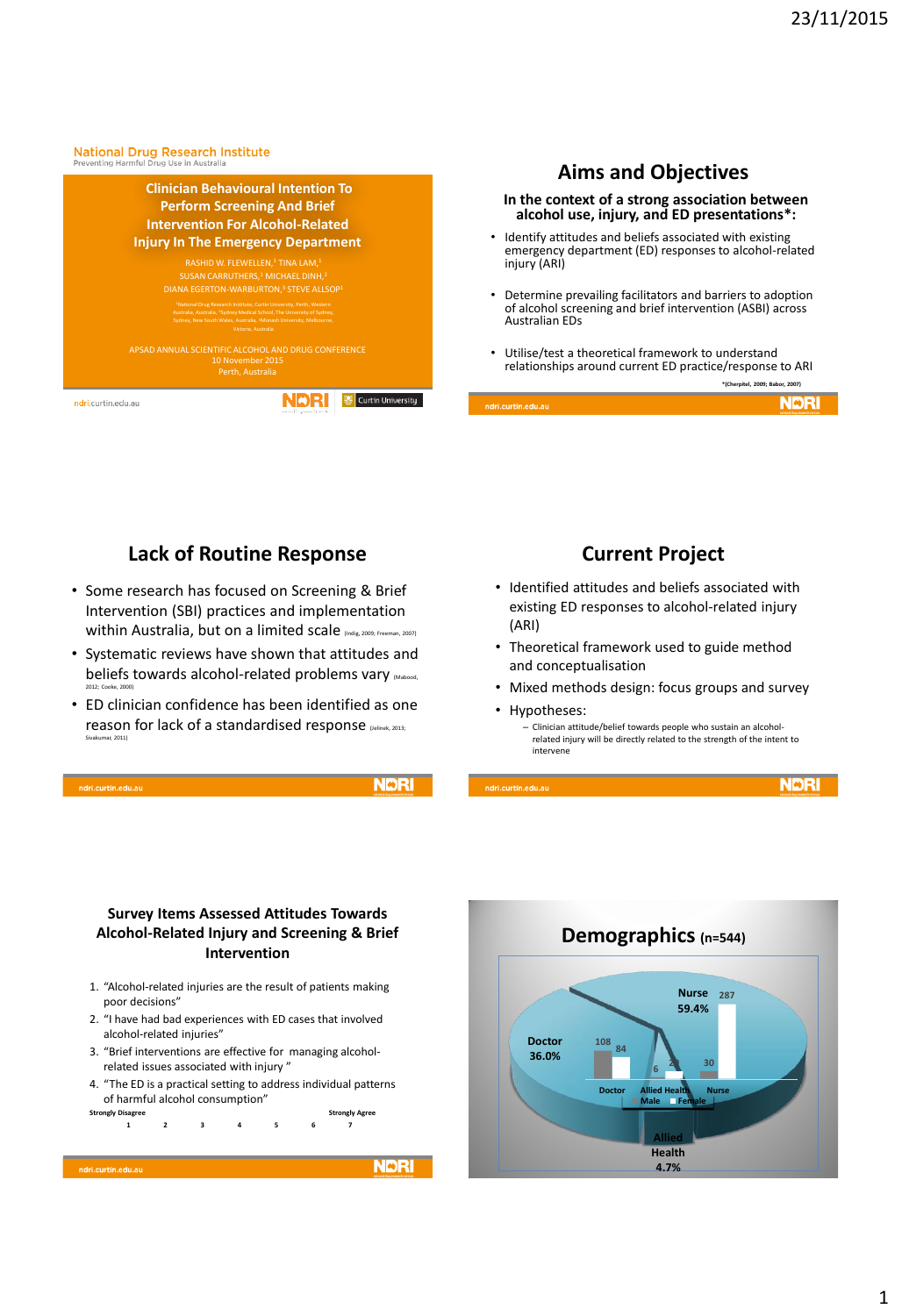### **Demographics (n=543)**

|                                                                                             | <b>Hospital Location</b> |            |        |           |         |     |            |      |       |
|---------------------------------------------------------------------------------------------|--------------------------|------------|--------|-----------|---------|-----|------------|------|-------|
|                                                                                             | ACT                      | <b>OLD</b> | NSW    | NT        | SA      | TAS | VIC        | WA   | NZ.   |
| <b>All Professions</b>                                                                      | 12                       | 83         | 124    | 8         | 17      | 10  | 179        | 70   | 38    |
| Total $(\% )$                                                                               | $2.2\,$                  | 15.3       | 22.8   | 1.5       | 3.1     | 1.8 | 33.0       | 19.2 | 7.0   |
| $X^2(18, n=543) = 26.159, p>0.05$ (between professions)<br>1=PNG 1 Central 1=midcentral DHB |                          |            |        |           |         |     |            |      |       |
|                                                                                             | <b>Hospital Type</b>     |            |        |           |         |     |            |      |       |
|                                                                                             | Metro-                   |            | Metro- | Regional/ | Private |     | Paediatric |      | Other |
|                                                                                             | Major                    |            | Urban  | Rural     |         |     | (only)     |      |       |
| <b>All Professions</b>                                                                      | 268                      |            | 140    | 111       | 5       |     | 10         |      | 9     |
| Total $(\% )$                                                                               | 49.4                     |            | 25.8   | 20.4      | 0.9     |     | 1.8        |      | 1.7   |
| $X^2(10, n=543) = 24.147, p<01$ (between professions)                                       |                          |            |        |           |         |     |            |      |       |
| Other=remote/rural                                                                          |                          |            |        |           |         |     |            |      |       |

**NDRI** 

### **Alcohol Screening Training**

|               |                      | <b>Alcohol Screening Training</b> |           |                             |       |
|---------------|----------------------|-----------------------------------|-----------|-----------------------------|-------|
|               |                      | No                                | Yes       | Don't<br><b>Know/Recall</b> | Total |
| Profession    | <b>Nurse</b>         | 228                               | 51        | 38                          | 317   |
|               | Doctor               | 117                               | 55        | 20                          | 192   |
|               | <b>Allied Health</b> | 23                                | 8         | 4                           | 35    |
| Total $(\% )$ |                      | 368(67.6)                         | 114(21.0) | 62(11.4)                    | 544   |

• **Substantial majority of respondents (79%) of respondents reported not having or recalling formal training in alcohol screening**

• **~21% reported they did have training**

### **Alcohol Brief Intervention Training**

|                   |                      | <b>Alcohol Brief Intervention Training</b> |           |                             |              |  |  |
|-------------------|----------------------|--------------------------------------------|-----------|-----------------------------|--------------|--|--|
|                   |                      | No                                         | Yes       | Don't<br><b>Know/Recall</b> | <b>Total</b> |  |  |
| <b>Profession</b> | <b>Nurse</b>         | 232                                        | 60        | 25                          | 317          |  |  |
|                   | <b>Doctor</b>        | 127                                        | 41        | 24                          | 192          |  |  |
|                   | <b>Allied Health</b> | 17                                         | 17        |                             | 35           |  |  |
| Total $(\% )$     |                      | 376 (69.1)                                 | 118(21.7) | 123(9.2)                    | 544          |  |  |

**X2 (4, n=544) = 20.329, p<.01** 

ndri.curtin.edu.at

• **Similar number (376) reported no formal training in alcohol brief interventions** 

• **Allied Health reported split** 

#### **Analyses**

|                                           |              | Mean         |                         | Std. |      | 95% CI  |              |
|-------------------------------------------|--------------|--------------|-------------------------|------|------|---------|--------------|
| <b>Dependent Variable</b>                 |              | Profession   | <b>Difference Error</b> |      | Sig. | Lower   | <b>Upper</b> |
| The ED is a practical                     | Doctor       | <b>Nurse</b> | $.788*$                 | .149 | .000 | .44     | 1.14         |
| setting to address                        |              | Allied       | .139                    | .300 | .889 | $-57$   | .84          |
| individual patterns of<br>harmful alcohol |              | Health       |                         |      |      |         |              |
|                                           | <b>Nurse</b> | Allied       | $-.649$                 | .291 | .067 | $-1.33$ | .03          |
| consumption <sup>a</sup>                  |              | Health       |                         |      |      |         |              |
| <b>Brief interventions</b>                | Doctor       | <b>Nurse</b> | $.446*$                 | .127 | .001 | .15     | .74          |
| are effective for                         |              | Allied       | $-265$                  | .254 | .551 | -.86    | .33          |
| managing alcohol-                         |              | Health       |                         |      |      |         |              |
| related issues associated                 | <b>Nurse</b> | Allied       | $-711$ <sup>*</sup>     | .246 | .011 | $-1.29$ | $-13$        |
| with injury b                             |              | Health       |                         |      |      |         |              |

**\*The mean difference is significant at the 0.01 level. <sup>a</sup> F (2, 541)=39 p<.001 <sup>b</sup>F (2, n=541) = 8.74, p<.001** 

#### **"The ED is a practical setting to address individual patterns of harmful alcohol consumption"**



#### **"Brief Interventions are effective for managing alcohol-related issues associated with injury"**



**F (2, n=532) = 6.524, p<.01 (partial eta<sup>2</sup> =0.02)**